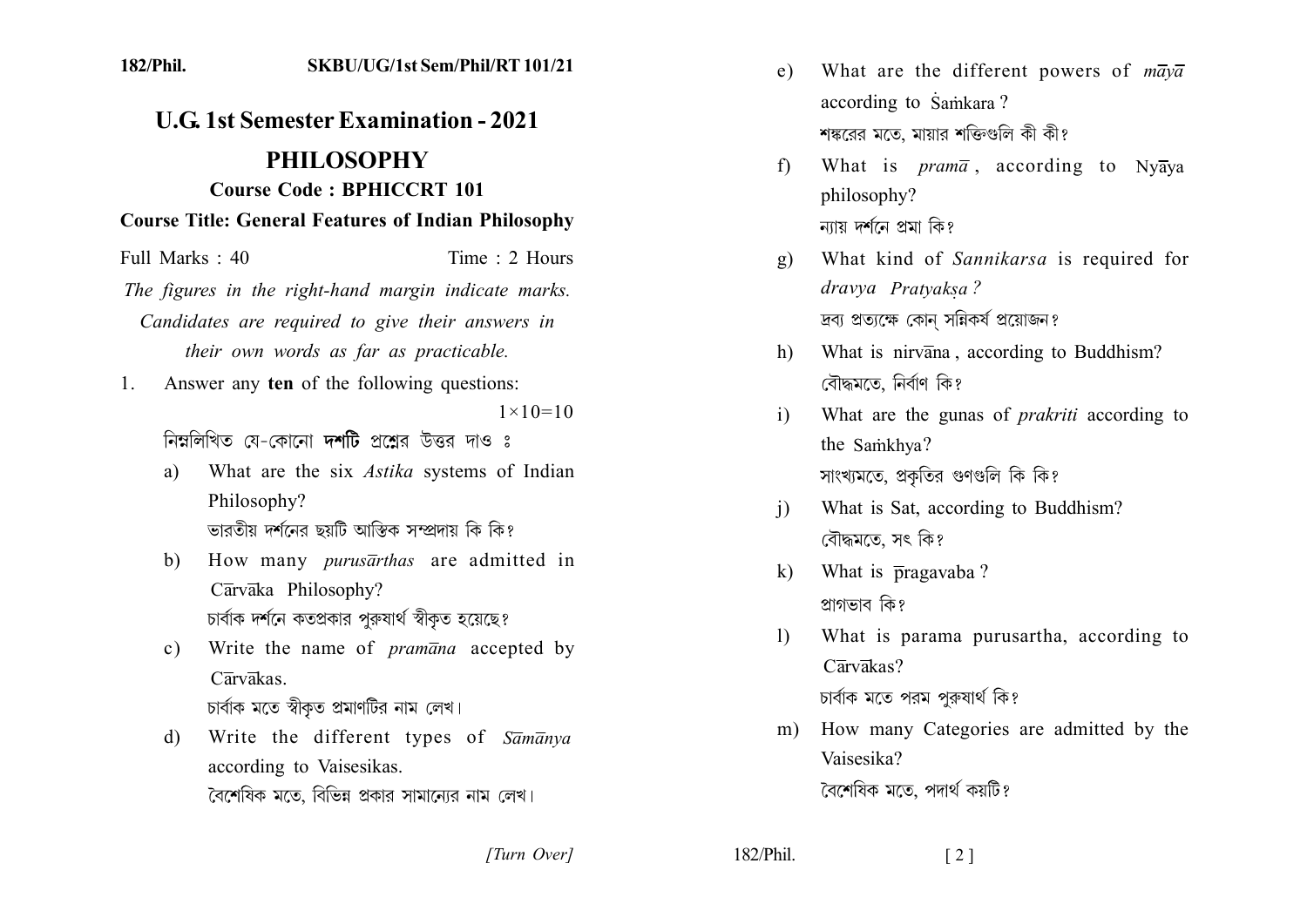- What is meant by jñanalakana Sannikarsa?  $n)$ জ্ঞানলক্ষণ সন্নিকর্ষ বলতে কি বোঝায়?
- What are the Tattva's admitted in the Samkhya  $\Omega$ system? সাংখ্যদর্শনে কয়টি তত্ত স্বীকৃত?
- Answer any five of the following questions:  $2.$  $2 \times 5 = 10$

নিম্নলিখিত যে-কোনো পাঁচটি প্রশ্নের উত্তর দাও ঃ

- What are the two main powers of  $M \bar{a} \nu \bar{a}$ ?  $a)$ মায়ার প্রধান দুটি শক্তি কি কি?
- $b)$ What are the five avayavas of pararthanumana? পরাথনিমানের পাঁচটি অবয়ব কি কি?
- What are the root cause of suffering, according  $c)$ to the Buddhism?

বৌদ্ধমতে, দুঃখের মূল কারণ কি?

What are the nityadravya-s according to the d) Vaisesikas?

বৈশেষিক নিতাদ্রব্যগুলি কি কি?

- What is *pratityasamutpadavada*?  $e)$ প্রতীত্যসমূৎপাদবাদ বলতে কি বোঝায়?
- What are the four Noble Truths?  $f$ আৰ্যসত্য চতুষ্টয় কী?

Why is Carvaka-darsana called Lokayata $g)$ darśana ?

চাৰ্বাক দৰ্শনকে লোকায়ত দৰ্শন বলা হয় কেন?

- What is meant by 'Bhabachakra'?  $h$ ) ভবচক্ৰ বলতে কি বোঝায়?
- Answer any two of the following questions:  $3<sub>1</sub>$  $5 \times 2 = 10$

নিম্নলিখিত যে-কোনো দ'টি প্রশ্নের উত্তর দাও ঃ

- Write the different types of avaba padartha a) with examples according to Vaisesikas. বৈশেষিক মতে বিভিন্ন প্রকার অভাব পদার্থ উদাহরণসহ ব্যাখ্যা
- Explain astangik marg according to Buddha  $h)$ system.

বৌদ্ধমতে অষ্টাঙ্গিক মার্গ ব্যাখ্যা কর।

কর।

Distinguish between indeterminate and  $c)$ determinate perception according to Naiyaikas. ন্যায়মতে নির্বিকল্পক ও সবিকল্পক প্রতাক্ষের মধ্যে পার্থক্য দেখাও।

182/Phil.